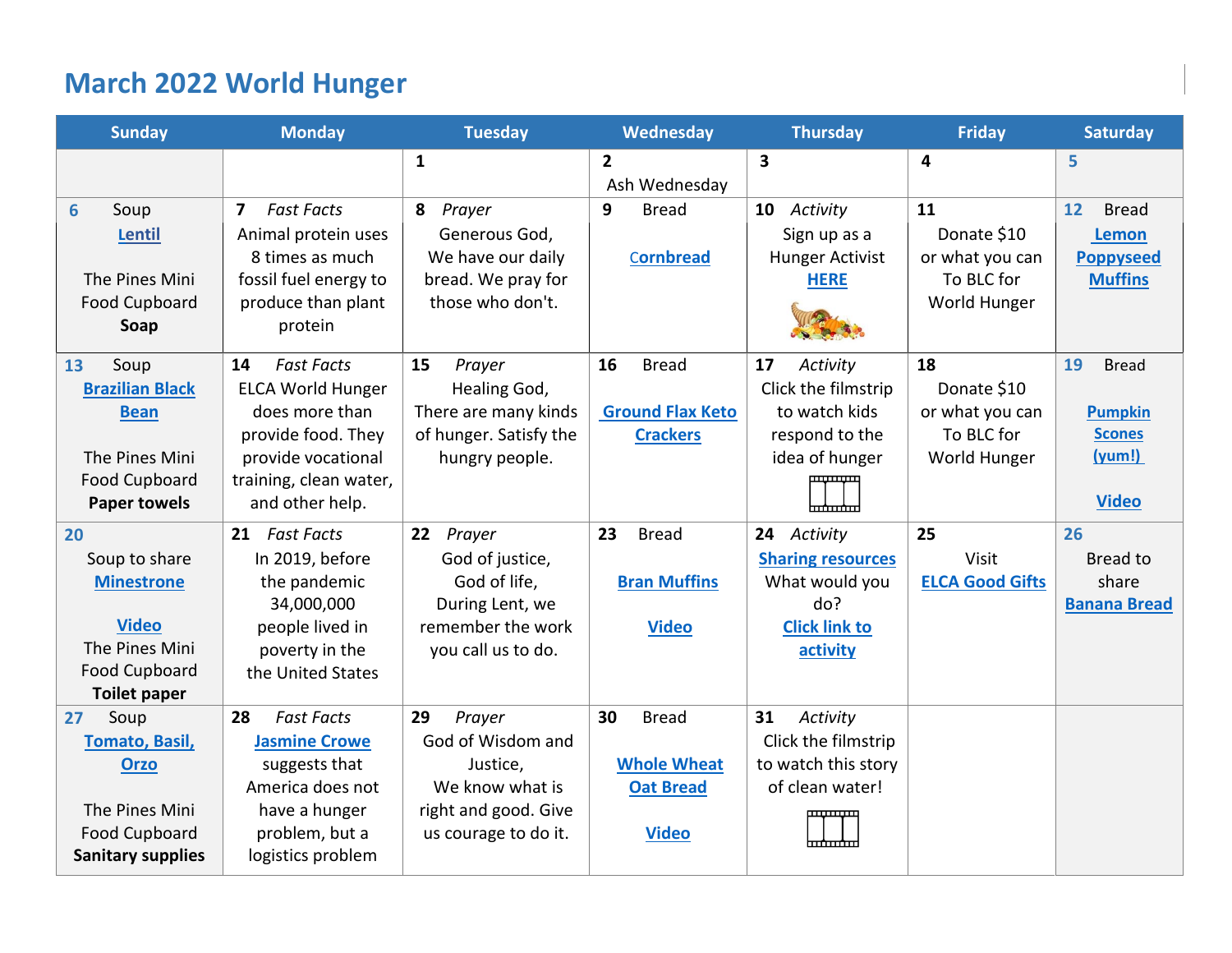# **Keys and hints for soup and bread recipes**

All of the recipes are meat free. Eating vegetable proteins uses less resources and feeds more people per acre of land than animal protein. Animal protein can be added if you like.

- $\checkmark$  tsp = teaspoon
- $\checkmark$  TBLSP = Tablespoon
- ✓ Adjust the seasonings means to add more of herbs, spices, salt and pepper so it tastes good to you.
- $\checkmark$  Yeast is regular baking yeast
- $\checkmark$  Baking powder and baking soda are two different leavenings. They can not be substituted for each other.
- $\checkmark$  Dairy free milks can be substituted for cow's milk
- $\checkmark$  Margarine can be substituted for butter, but it will change the taste slightly
- $\checkmark$  Vegetable oils can be substituted for olive oil
- $\checkmark$  1 TBLSP flax + 3 TBLSP cold water, resting for 5 minutes can be substituted for 1 egg
- $\checkmark$  In most cases canned or frozen can be substituted for fresh and vice versa
- Sauté means to mix ingredients with oil or fat and gently stir while cooking.
- Diced, chopped or cubed means simply to cut up the vegetables into smaller pieces. How small? You choose. Some like big chunks in their soup and some like small chunks!
- Cut in means to break butter or shortening up into small pieces that become coated with flour and other dry ingredients. These small pieces then evaporate in the baking process making a light product. The traditional tool for cutting in is a pastry cutter. A food processor on pulse works well, too.
- Muffins and biscuits like a light touch. No rambunctious mixing.
- Breads like a good kneading to develop the gluten.
- All of the recipes that call for flour can use all purpose flour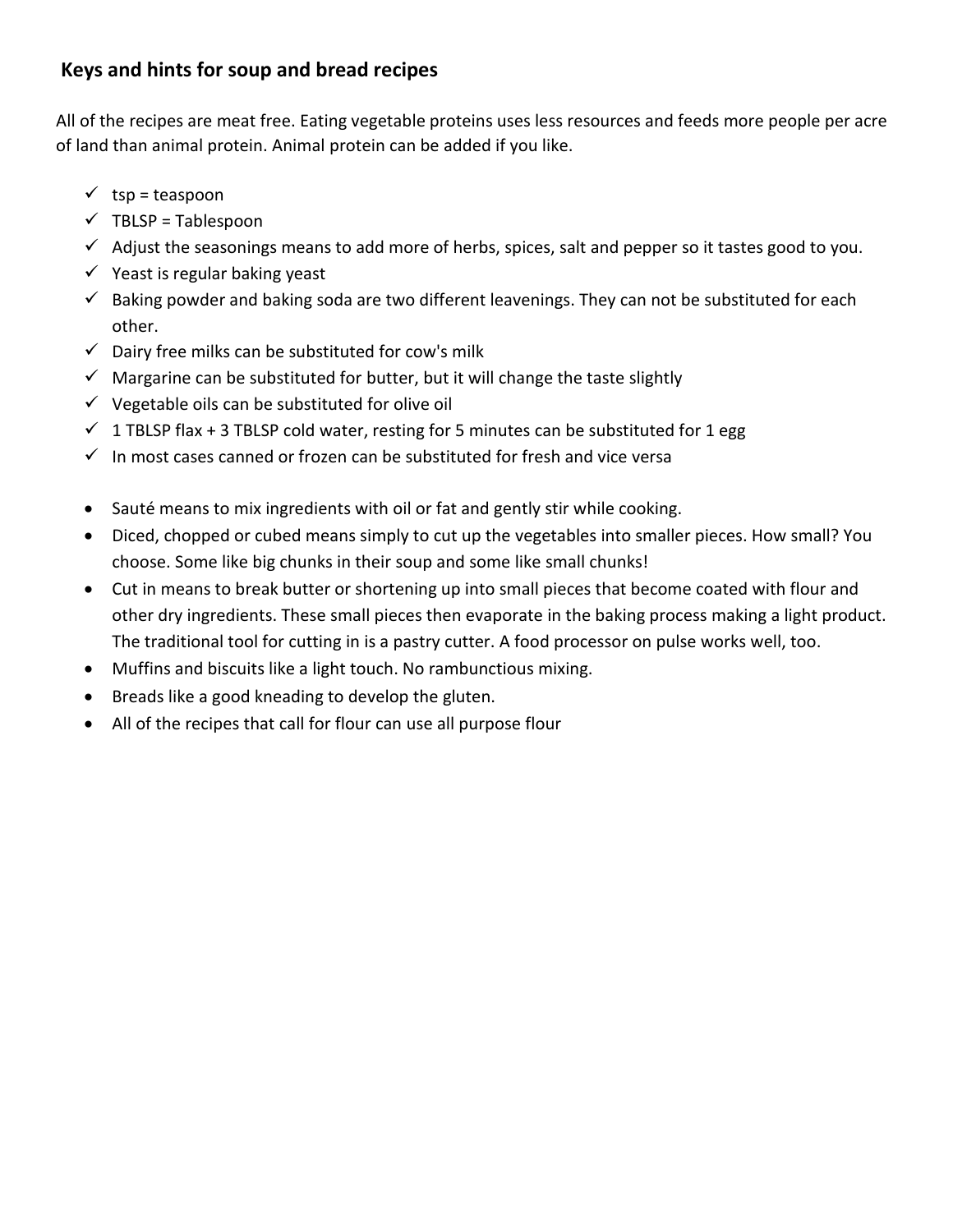# <span id="page-2-0"></span>**Minestrone Soup (6 servings) Based on a recipe from** *The Moosewood Cookbook***, Mollie Katzen (1977)**

# **Place in the soup kettle and cook for 5 minutes stirring gently**

3 TBLSP of olive oil 1 cup onions, chopped 4-5 cloves garlic, chopped

# **Add and cook for 10 minutes**

1 cup celery, chopped 1 cup carrots, chopped 1 small eggplant, cubed

### **Add and stew for 20 minutes**

3 ½ cups of water 2 tsp. salt (taste and adjust after it has cooked for awhile) 2 cups tomato puree or crushed tomatoes 1 can of diced tomatoes 1 zucchini, cubed 1 cup peppers, chopped 1 tsp. dried oregano 1 tsp. dried basil 2 TBLSP dried parsley 1 can of kidney beans with water 1 can of great northern or garbanzo beans with water 1/4 tsp. ground black pepper 3 TBLSP dry red wine

### **Add before serving**

½ cup dry pasta of your choice, cooked

Taste and adjust seasonings Serve topped with a sprinkle of parmesan cheese.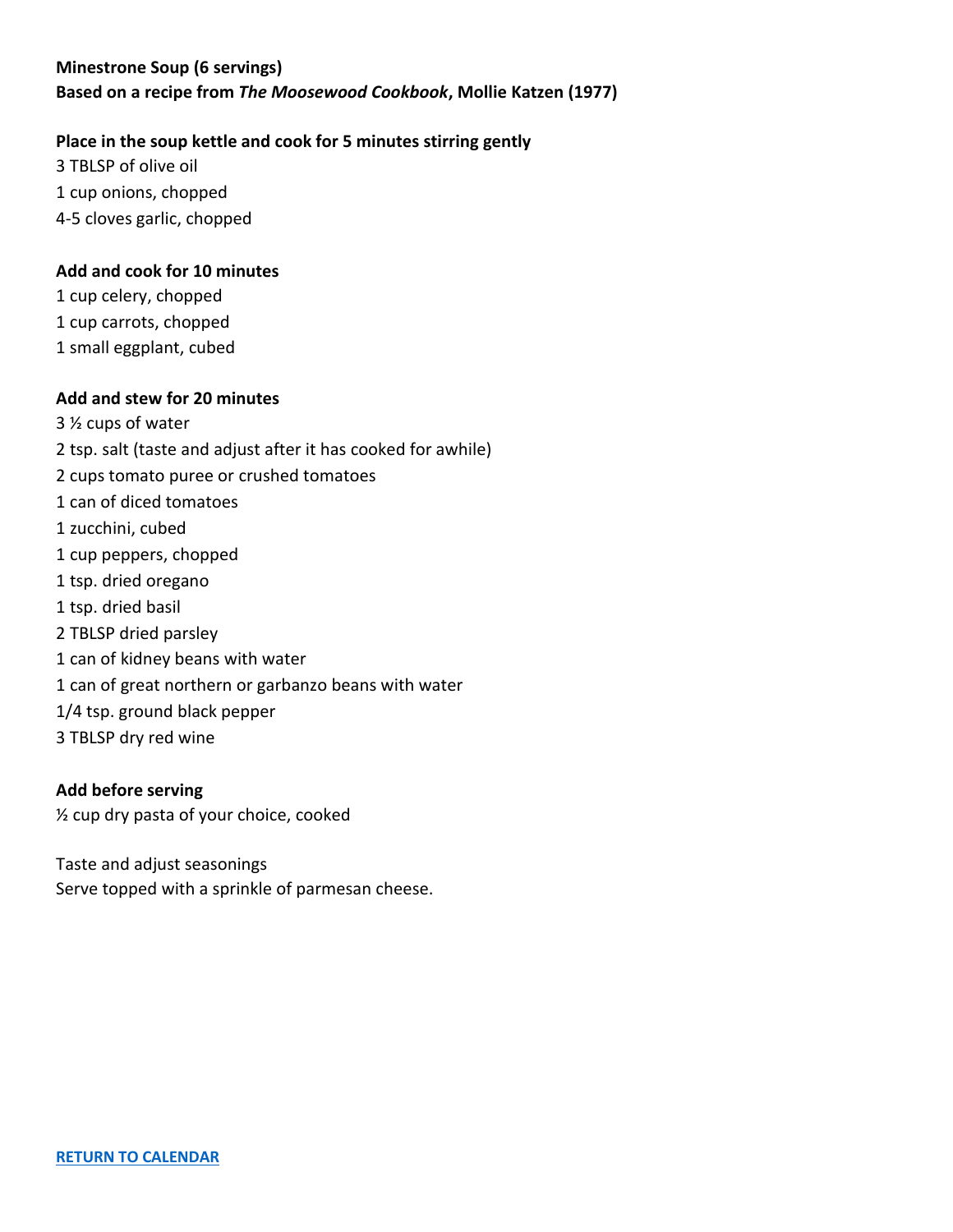<span id="page-3-0"></span>**Bran Muffins From the Kitchen of Beth Walker**  $400^0$  15-20 min About 25 good sized muffins

1 1/2 cups sugar 1/2 cup oil 2 eggs 2 cups buttermilk (yogurt or sour milk) 1/8 -1/4 cup applesauce, apple butter or 1 banana (optional) to make them moister 1 tsp. vanilla 2 1/2 cups flour 2 1/2 tsp. baking soda 1/2 tsp. salt 1/2 tsp. cinnamon (optional) 1/8 tsp. cloves (optional) 3 cups bran buds, All Bran or 4 cups of raisin bran cereal 1/2 cup boiling water 1 cup raisins

Pour boiling water over bran and raisins and set aside. Mix sugar, oil, eggs, buttermilk, applesauce, and vanilla. Add dry ingredients (flour, baking soda, salt, cinnamon and cloves) to wet mixture, then add moistened bran and raisins. Mix until all is incorporated.

Fill muffin papers in a muffin tin 3/4 full. Bake until the tops spring back.

You may refrigerate the batter for up to a week or bake immediately. These freeze well after baking.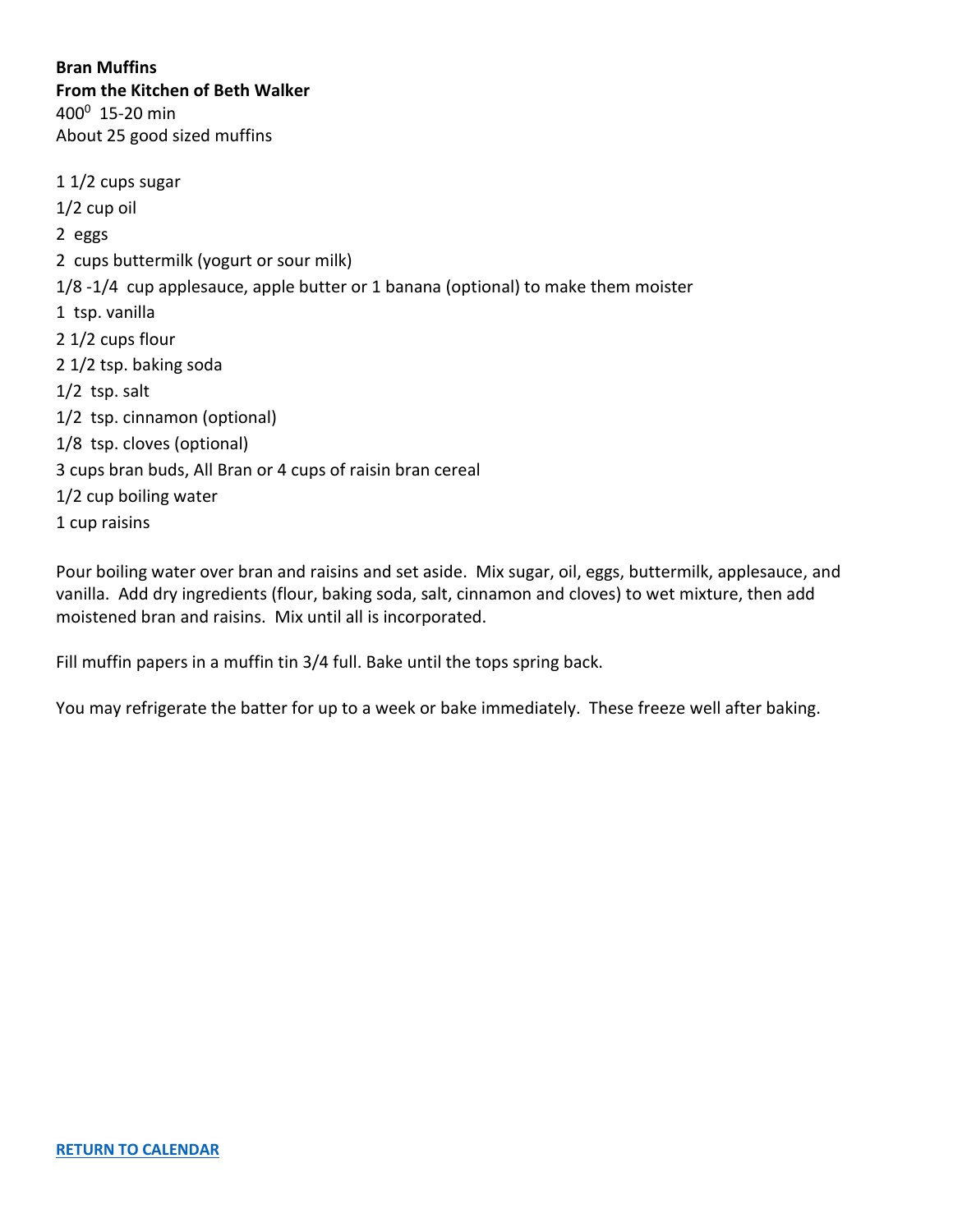<span id="page-4-0"></span>**Banana Bread From the kitchen of Beth Walker** 350<sup>0</sup> 45-60 minutes Makes 1 loaf

3/4 cup sugar 1/4 cup butter 1 egg 2/3 cup mashed bananas (about 2 bananas) 3 TBLSP sour or buttermilk 2 cups flour 1/2 tsp baking powder 1/2 tsp baking soda 1/4 tsp salt 1/2 cup walnuts (optional)

Cream together sugar and butter. Mix in egg and bananas. Stir in milk. Sift in dry ingredients and mix. Spoon into a greased bread pan. Bake until springs back when pressed or until a toothpick comes out clean.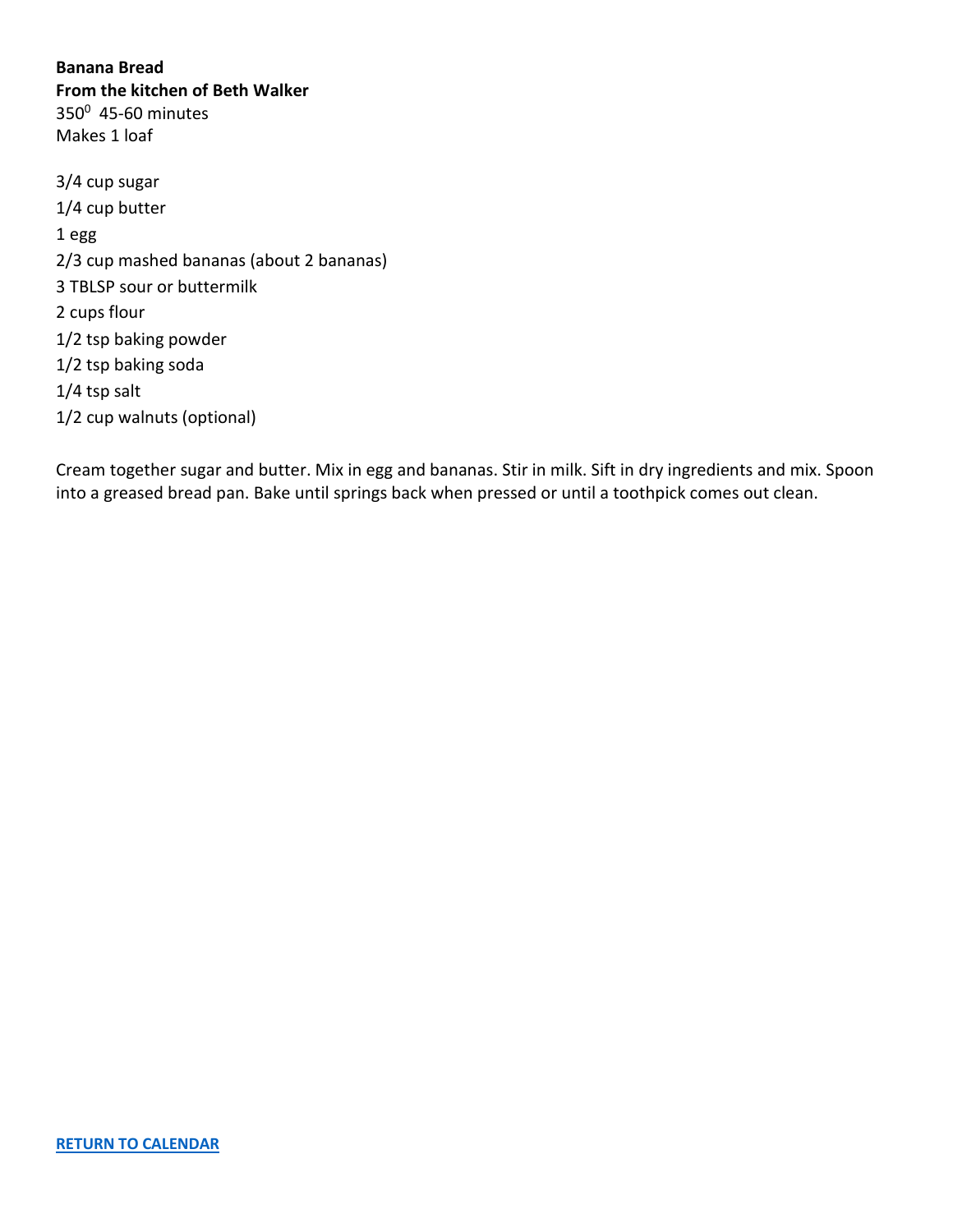# <span id="page-5-0"></span>**Tomato Basil with Orzo Soup From the kitchen of Beth Walker** Makes 6 servings

1 pkg (8 oz) Mirepoix (or 2/3 cup chopped onion, 1/3 cup chopped carrots, 1/3 cup chopped celery) 2 Tbsp oil 1 Tbsp garlic, peeled and chopped 1/2 Tbsp cracked pepper 1 can (28 oz) cut/chopped tomatoes with basil 1 can (28 oz) crushed tomatoes with Italian herbs (if fresh tomatoes are used, season with basil, oregano, cilantro, etc. to taste) 1 carton (32 oz) vegetable stock or equivalent Salt to taste 2 roasted red peppers, diced finely 1 cup orzo pasta (you can cook pasta separately and add at the end of cooking) 1 cup light cream 2 Tbsp chopped fresh basil

Add Mirepoix and oil to large stockpot on medium-high. Cook, stirring, 6-7 min. Add chopped garlic. Cook 2 min, until vegetables are tender.

Add cracked pepper, cut tomatoes and crushed tomatoes; simmer about 10 min. Add vegetable stock and return to simmer. Season to taste with salt.

Add red peppers and pasta. Simmer 8-10 min, stirring often, until pasta is firm, but tender. Remove from heat.

Temper cream by pouring into medium bowl. Add a few ladles of hot soup to cream to slowly raise the temperature of the cream. Add tempered cream to soup. Fold in basil.

Garnish lightly with fresh herbs or thinned sour cream!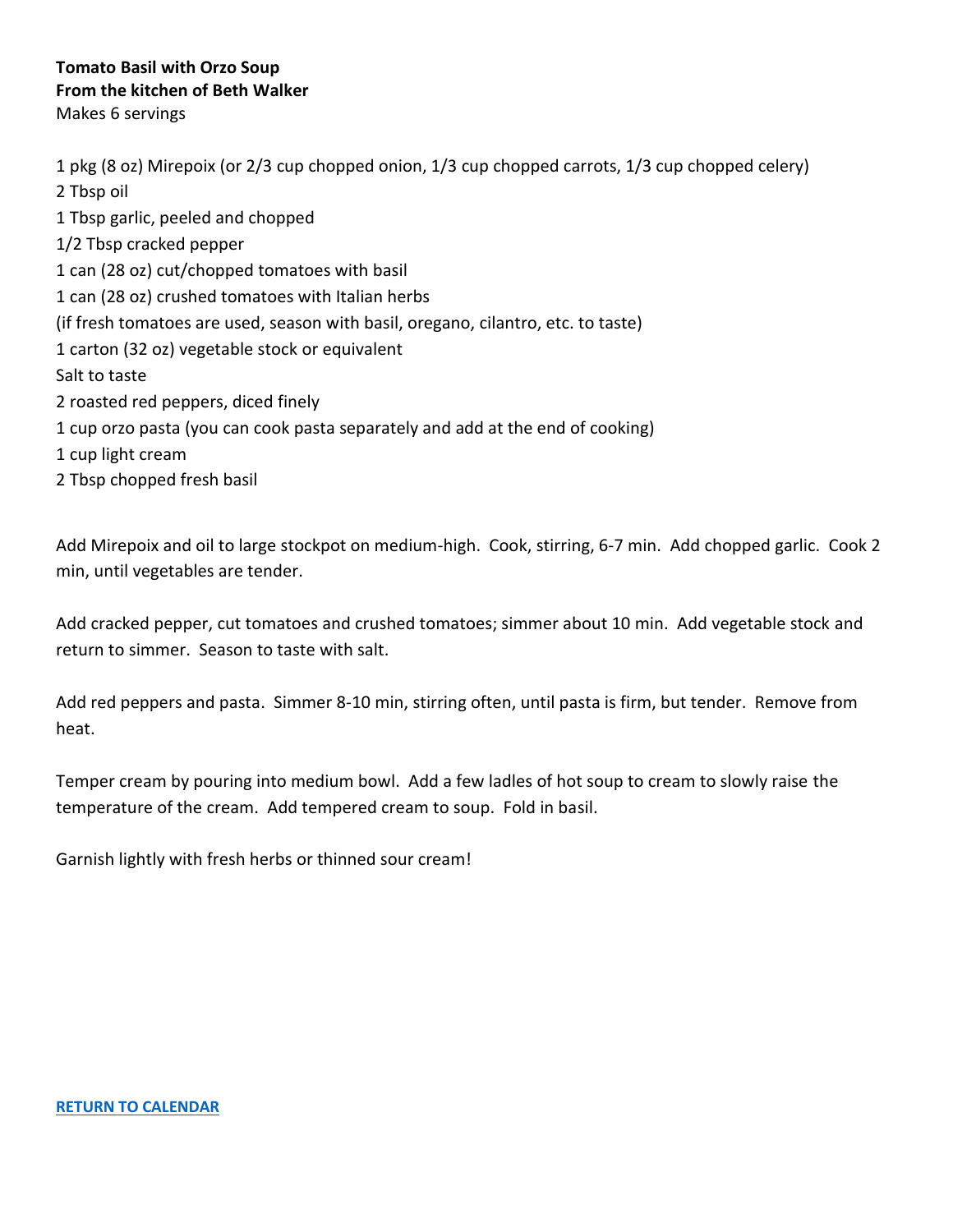# **Activity: Sharing Resource**

# <span id="page-6-0"></span>**Participants will understand that when hunger exists, some people have more than they need and some people may die of hunger related conditions.**

# **Materials:**

# **Paper Circles about the size of a saucer.**

- 1. Cut out circles based on the table. The circles represent a day's food ration necessary for one person to stay alive.
- 2. Randomly hand out the circles. You can give more than one to some people.
- 3. Tell participants:
	- This is what you will get for food every day this year.
	- If you eat your entire circle you will survive today in good health.
	- If you eat less than your entire circle every day:
		- o Consume 3/4 of your circle and share 1/4. You will experience discomfort and hunger pains. You can live on 3/4 rations for 1 month and then your health will falter. It will be difficult to work because you will be distracted by your hunger.
		- $\circ$  Consume 1/2 of your ration and share 1/2. You will experience extreme discomfort and hunger pains. You can live on 1/2 rations for 2 weeks and then your health will falter, and you will be open to disease and death. You will not be able to work or earn any money for your family to eat, so your family may also suffer.
		- $\circ$  Consume 1/4 of your ration and share 3/4. Your will experience extreme hunger pains, have no energy. It will be hard to move. Your brain will have trouble focusing. Death will come in one week.
- 4. Participants must decide what they will do with their food ration.
- 5. Talk about your decision.

This exercise can be repeated by dispersing more or less circles in a group, to different participants, or by giving multiple circles to one individual. Heifer International uses this activity but has participants in "country camps" where each camp is given the number of resources proportional to that country. The facilities that campers live in also reflect the status of their country.

| # of participants | Use this many circles |  |  |
|-------------------|-----------------------|--|--|
|                   | 2                     |  |  |
|                   | 2                     |  |  |
| ς                 |                       |  |  |
| հ                 |                       |  |  |
|                   |                       |  |  |
| R                 |                       |  |  |
| Q                 |                       |  |  |
|                   |                       |  |  |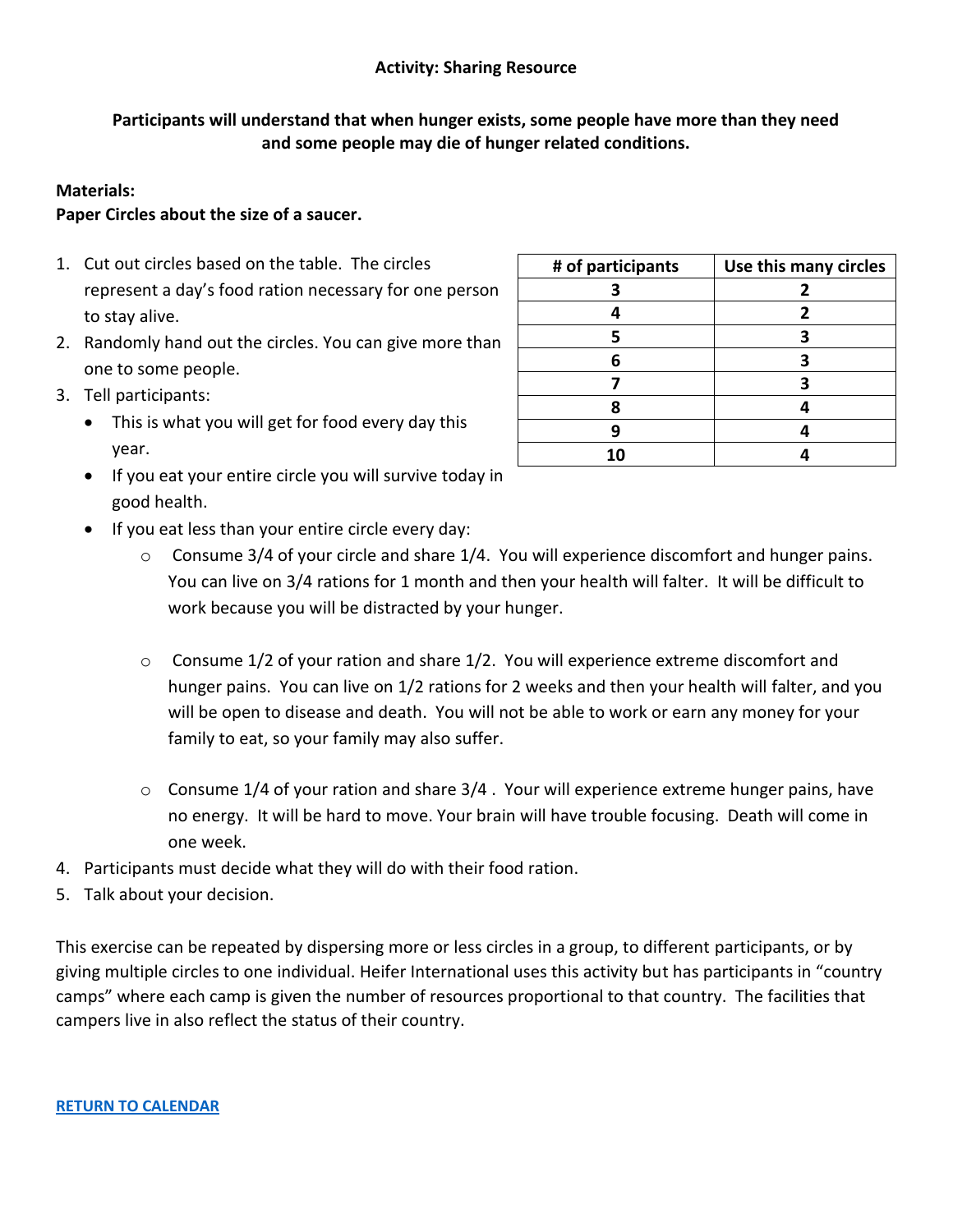### <span id="page-7-0"></span>**Cornbread**

**From the kitchen of Jean Terry, Beth Walker's mother**

425<sup>0</sup> 20 - 30 minutes 8"x 8" cake pan makes 9 nicely sized pieces

1 cup cornmeal 1 cup flour (white or whole wheat) 6 TBLSP sugar 1/2 tsp salt 4 tsp baking powder 1 egg 1 cup milk 1/4 cup shortening

Combine all dry ingredients. Add egg, milk, and shortening and beat slightly until smooth. Bake until a toothpick comes out clean.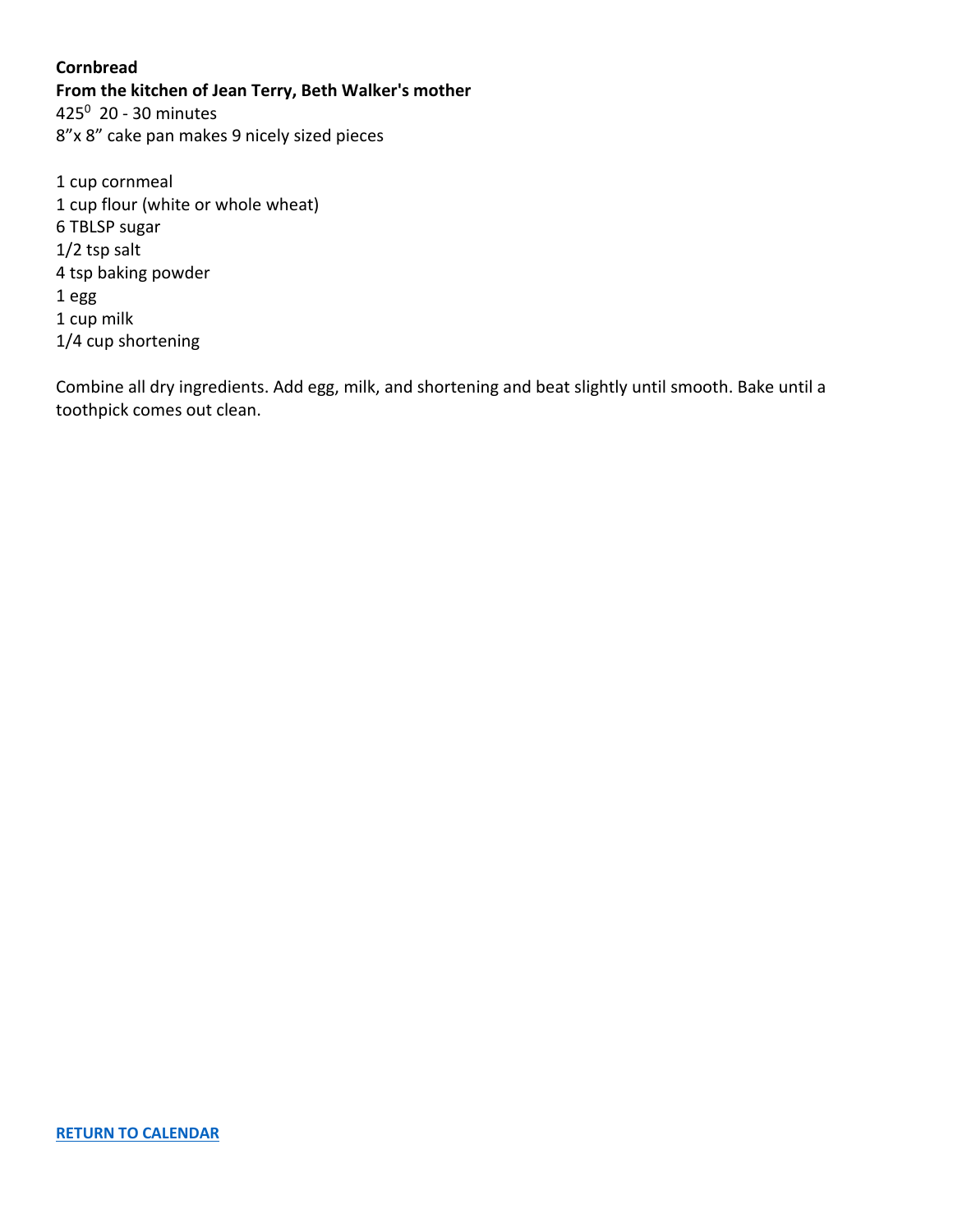# <span id="page-8-0"></span>**Brazilian Black Bean Soup**

**From** *The Moosewood Cookbook***, Mollie Katzen (1977)**

5-6 servings

# Start with

2 cups of dry black beans, check for stones, rinse, and then soak in water for 2 hours. Pour off the soaking water, add 3 1/2 cups of water and cook for 2 hours until the skin of the beans pulls away when you blow on them. You can also cook the beans in a slow cooker on low overnight. Do not drain!

OR

3 cans of black beans and add  $1 \frac{1}{2}$  - 2 cups of water or broth to the recipe.

Puree half of the cooked beans in a food processor with the liquid or use an immersion blender.

# **Sauté until tender**

2 TBLSP olive oil 1 cup onions, chopped 3 cloves garlic, crushed and chopped 1 large carrot, chopped 1 stalk celery, chopped 1 cup sweet pepper, any color, chopped 1 tsp. ground coriander 1 1/2 tsp. ground cumin 2 tsp. salt

# **Add**

All of the beans, those pureed and those still whole and any extra water or broth if using canned beans

# **Add**

2 oranges, peeled, seeded and chopped 1/2 cup orange juice 1 TBLSP dry sherry (optional) 1/4 tsp. black pepper 1/4 tsp. crushed hot red pepper, more or less to taste 1/2 tsp. fresh lemon juice

Give it a stir and let it simmer for 10 minutes while you rest. Return to the soup refreshed. Examine the soup to human relationship. Does it need more seasoning? Is it too thick or too thin? You can add more liquid or puree some of the soup and return it to the pan. When all is just right, ladle it out.

Top with sour cream, yogurt, or cheese if desired.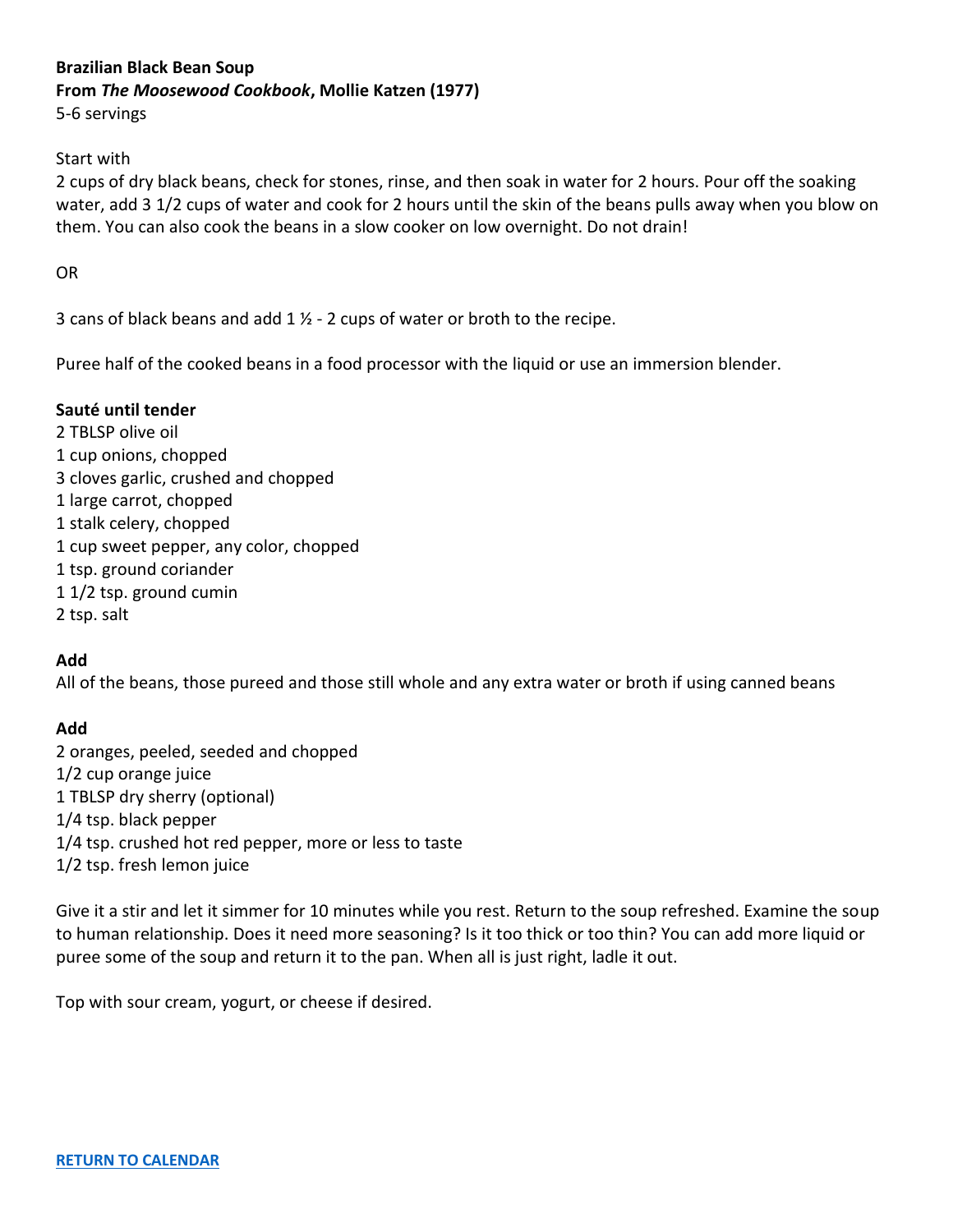### <span id="page-9-0"></span>**Lentil Soup From** *The Moosewood Cookbook***, Mollie Katzen (1977)** 4-6 servings

My grandmother said that lentil soup eaten at the stroke of midnight on New Year's Eve would bring good luck in the new year. I don't know about good luck, but this soup definitely brings comfort and a full belly!

The nice thing about soup is that it is happy to simmer away without too much of a time limit.

Start this soup in the morning and let it cook all day!

You can also cook the lentils in the slow cooker overnight, throw in the rest of the ingredients in the morning, and let it all blend and cook on low during the day. Not only will you have dinner all ready, the house will smell great!

Check the dry lentils for small stones before rinsing and cooking.

#### **Simmer covered for 3-4 hours or in a slow cooker on low overnight**

3 cups of lentils, checked for stones and rinsed 7 cups of water 2 tsp. salt

### **Sauté and add to pot (or add directly to slow cooker to cook awhile)**

2 tsp. garlic, minced 1 cup onion, chopped 1 cup celery, chopped 1 cup carrots, chopped

### **Add once the vegetables are soft (or added to the slow cooker with the vegetables)**

3/4 tsp. thyme 3/4 tsp. oregano 1 1/2 cup chopped tomatoes fresh, or canned 2 TBLSP dry red wine 2 TBLSP lemon juice 1 1/2 TBLSP brown sugar or molasses 1 TBLSP wine or cider vinegar Black pepper to taste

When it looks and tastes just right, serve it up!

Top with cheese, sour cream, yogurt, or chopped scallions.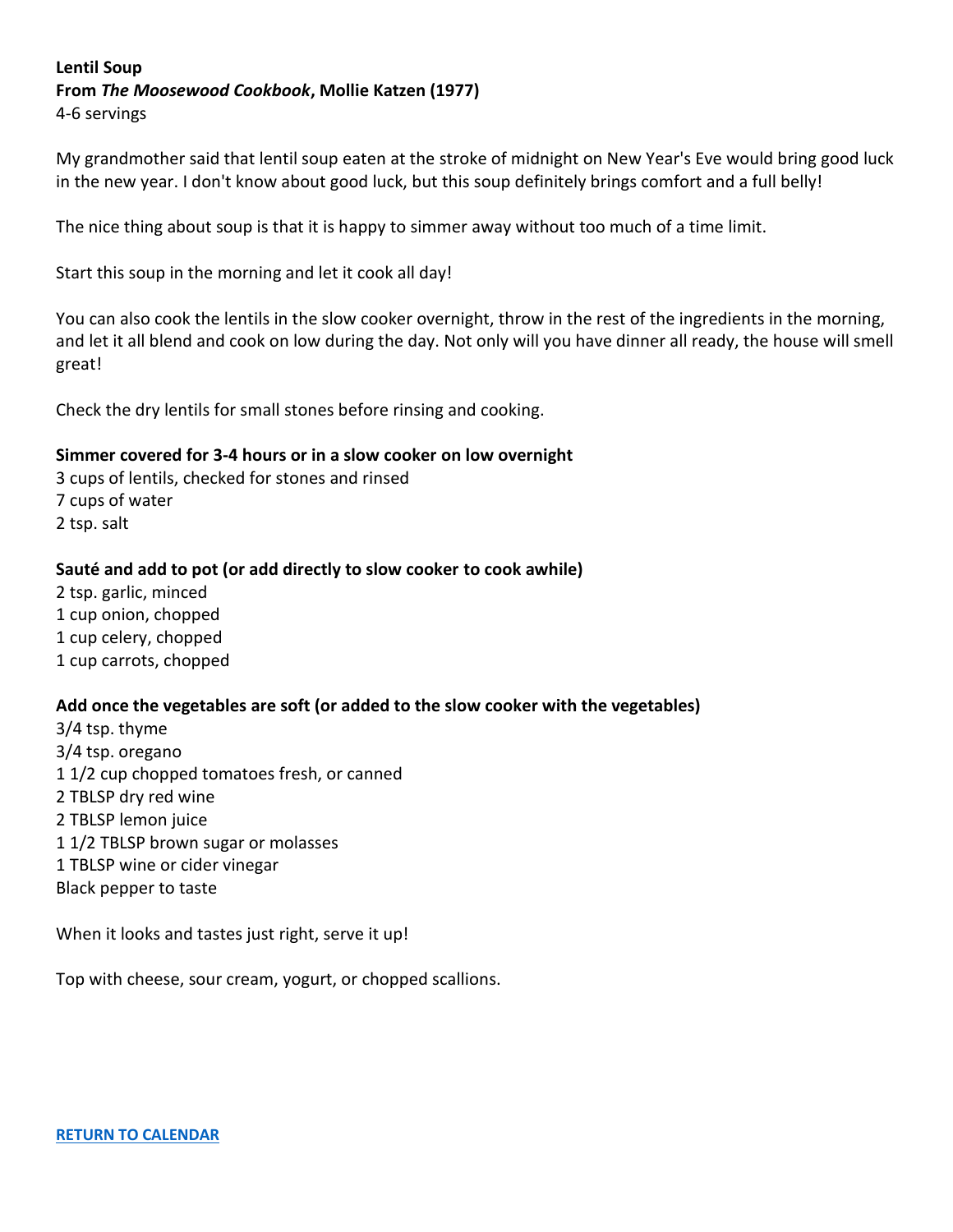#### <span id="page-10-0"></span>**Lemon Poppy Seed Muffins**

**Fro[m Lemon Poppy-Seed Muffins Recipe | Martha Stewart](https://www.marthastewart.com/1117167/lemon-poppy-seed-muffins)** Preheat the oven to 350<sup>°</sup> Bake for about 20 minutes 12 muffins

These will be so good you will want to make the again and share them! Muffin cups make removing muffins easily, but you can also just grease the muffin tin.

2 1/2 cups all-purpose flour 1 3/4 tsp. baking powder 1/4 tsp. baking soda 1 tsp. salt 1 cup sugar 2 large eggs 1 1/2 tsp. lemon zest 1/4 cup lemon juice 1/4 cup milk 1 stick butter, melted and cooled 3 TBLSP poppy seeds

Preheat oven to 350 degrees. Line a standard 12-cup muffin tin with baking cups.

In a medium bowl, whisk together flour, baking powder, baking soda, and salt. In a separate bowl, whisk together sugar, eggs, zest, juice, and milk. Whisk in butter. Stir wet ingredients into dry ingredients, until just combined. Stir poppy seeds into batter.

Divide batter evenly between muffin cups. Bake until tops spring back when lightly touched, about 20 minutes. Cool 5 minutes in pan, then transfer to wire rack to cool completely.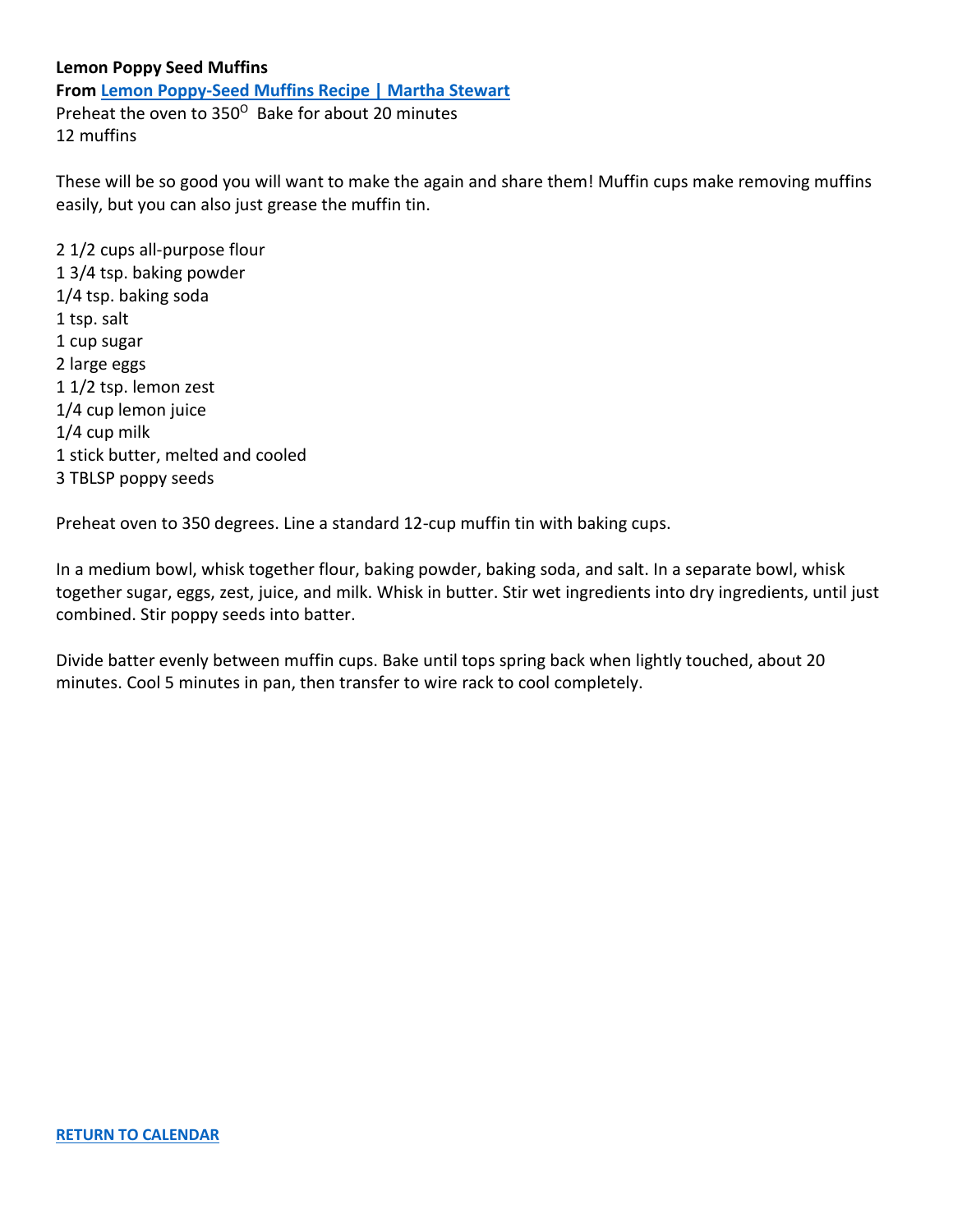# <span id="page-11-0"></span>**Ground Flax Crackers - Keto**

Preheat oven to 350° Bake for about 55 minutes until crunchy Makes two cookie sheets full

These are keto and incredibly versatile. You can add whatever herbs and spices are your favorite!

You will need parchment paper to roll these out. I bake them on a Teflon baking sheet.

2 cups ground flax 4 TBLSP chia seeds 4 TBLSP whole flax seed 2 tsp. salt 2 TBLSP herbs or spice of your choice (onion powder, garlic powder, rosemary, basil, mushroom powder) 1 cup warm water

Stir all ingredients together and let sit for 5 minutes.

Divide dough between two pieces of parchment or Teflon baking sheets. Make dough into a ball and place a second piece of parchment over it. Roll the dough very thin through the parchment paper to fill an entire cookie sheet. Cut into desired shapes. I use a pizza cutter.

Bake until crunchy. Sometimes the crackers on the edge get done first. Remove those and put the pan back into the oven for a few minutes. Cool on a piece of parchment or dish towel.

Store in an airtight container when cool.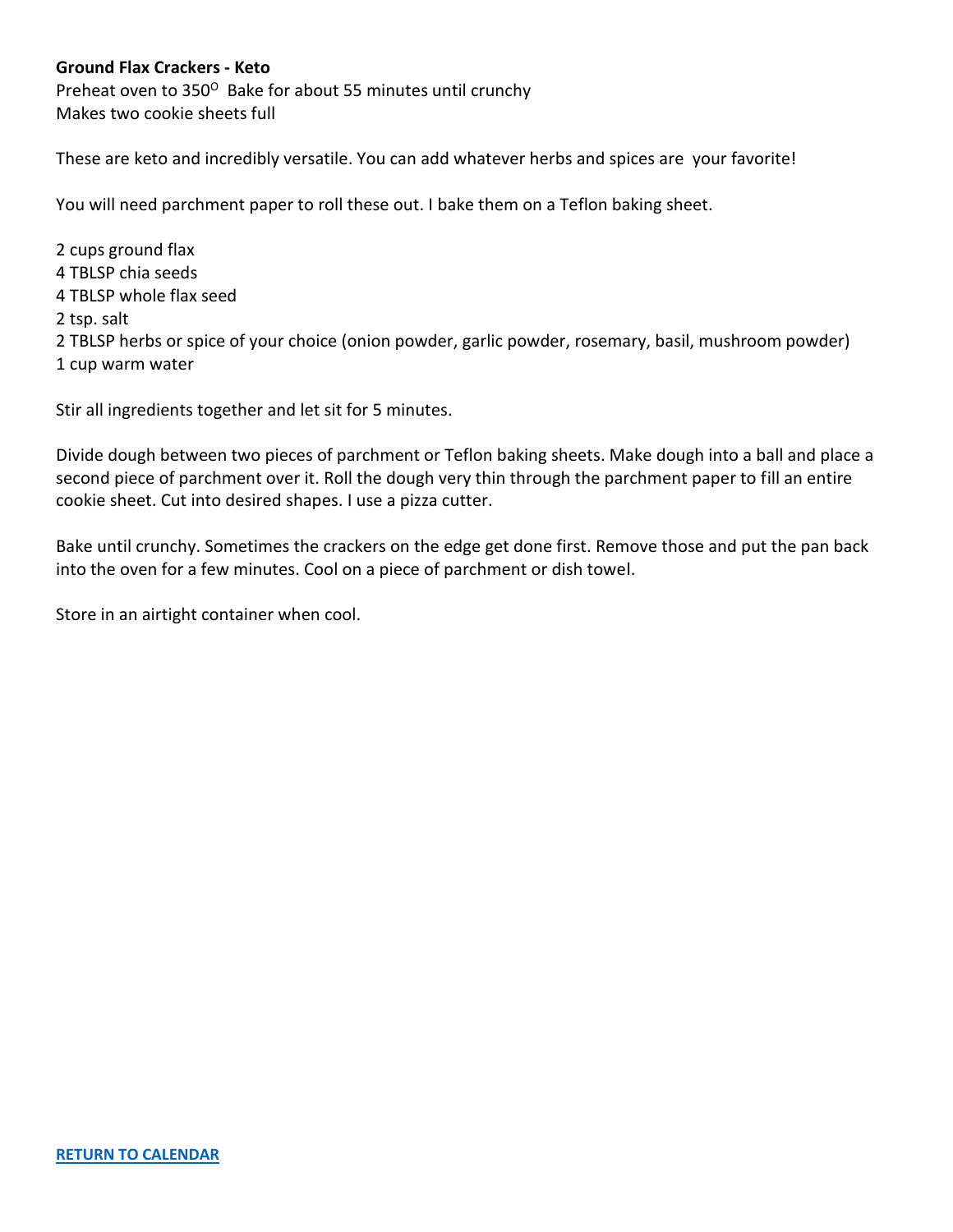<span id="page-12-0"></span>**Pumpkin Scones with Spiced Pumpkin Glaze (aka Starbucks) From the kitchen of Beth Walker** Preheat oven to 400° Bake for 15 minutes Makes 12 scones

**If I had to choose one last thing to eat in my life, it just might be these. Do not eat these right out of the oven or you will make the mistake of eating them all, thereby ingesting a kazillion calories and just wanting more. Canned pumpkin also comes as pie filling with spices added. Be sure to use pure pumpkin NOT the pie filling.**

1/2 cup canned pumpkin puree 1 large egg 3 TBLSP heavy cream (any kind of milk will do) 1 TLBSP molasses 2 tsp. vanilla

1/3 cup brown sugar 2 cups all-purpose flour 1 tsp. baking powder 1/2 tsp. baking soda 1/2 tsp. salt 1 tsp. ground cinnamon 3/4 tsp. ground ginger 1/2 tsp. ground cloves 1 stick (1/2 cup) butter

For Glaze (mix all together)  $1 - 1$  1/2 cups Confectioner's sugar 3 TBLSP canned pumpkin puree 1/4 tsp. cinnamon 1/4 tsp. ginger 1/8 tsp. cloves

For muffins:

Whisk together first 5 ingredients. Pulse together in a food processor or mix in a bowl: brown sugar, flour, baking powder, baking soda, salt and spices. Pulse or cut in butter.

Add wet ingredients and pulse or mix until mixture just comes together. It will be sticky. Turn out on a lightly floured board or piece of waxed paper and gently fold and knead the dough until it comes together into a smooth ball.

Divide into two balls. Flatten balls into a 5-6 inch circle. Cut each into 6 wedges using a floured knife. Transfer to a Teflon or greased baking sheet and bake at 400° for approximately 13-15 minutes. The bottoms should be slightly brown and tops should spring back when lightly touched. Transfer to a rack to cool. When slightly cooled, frost with the glaze. You can dust with more confectioner's sugar after the glaze is set.

These kept very well for a couple of days. Hah! Who am I kidding? They will be consumed immediately! **[RETURN TO CALENDAR](#page-0-0)**